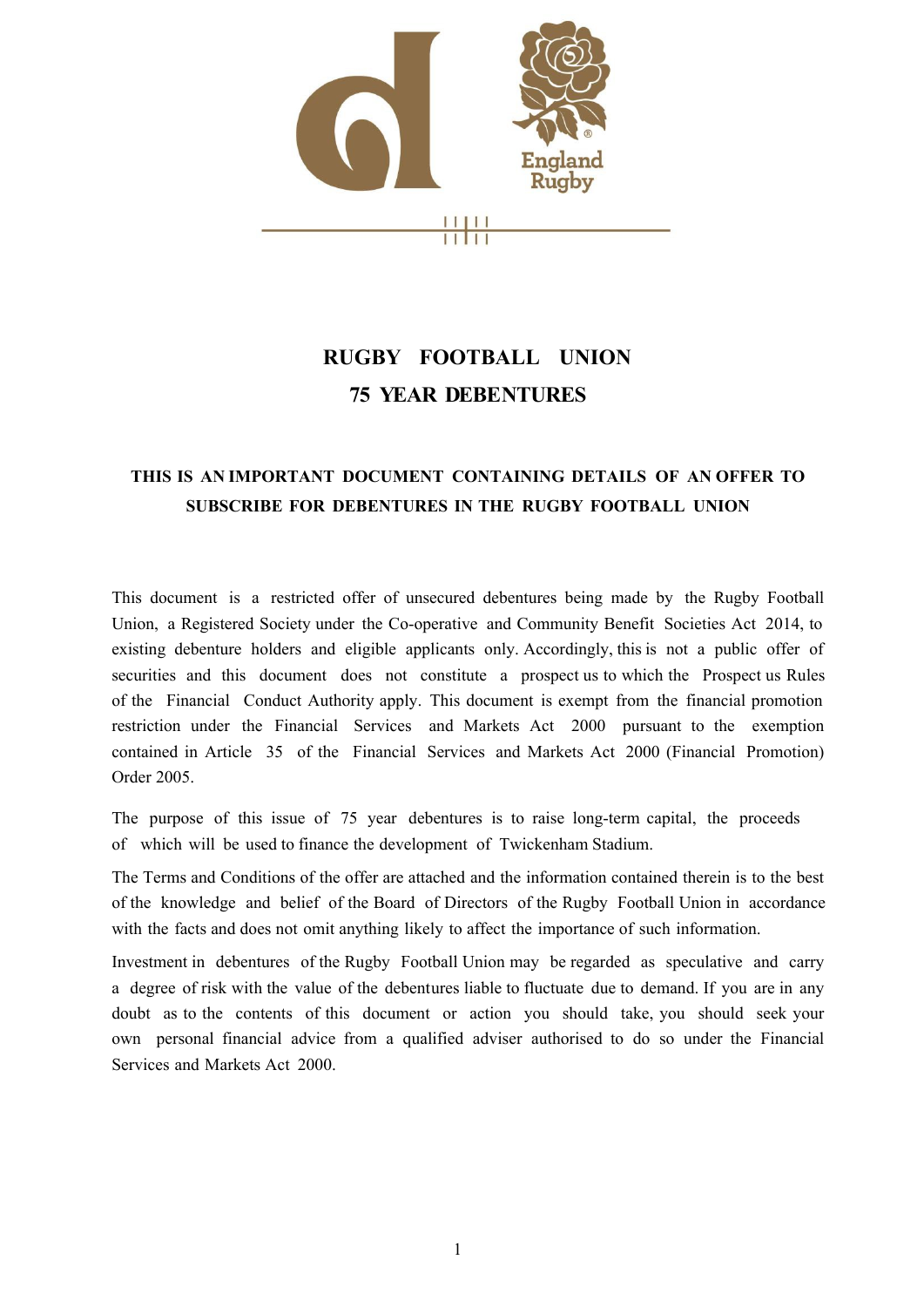### **RUGBY FOOTBALL UNION**

### Terms and Conditions of Issue of 75 year non-interest bearing Debentures

**Pursuant to Rule 4. 2 of the Rules of the Rugby Football Union and a Resolution of the Board of Di rectors** 

# **1 DEFINITIONS AND INTERPRETATION**

 $1<sup>1</sup>$  In these terms and conditions the following words shall have the following meanings:

shall have the meaning given in Clause 12. 2 "**Allocated Seat**"

shall mean the benefits described in Clause [12 \(](#page-7-0)*Benefits*) below "**Benefits**"

shall mean the period commencing 1 September 2022 and expiring 31 August 2032 "**Benefits Period**"

shall mean the Board of Directors from time to time of the RFU "**Board of Directors**"

shall mean a debenture certificate issued to a Registered Holder "**Certificate**"

shall mean a member of a Member of the RFU "**Club Member**"

Debentures" shall mean a 2022 series 75 year debenture with a 10 year Benefits Period and with a nominal valu[e being](#page-3-0) the Price (as defined below) and on and subject to the Terms and Conditions." **"Debentures"** 

an early redemption charge, being an amount which represents in the opinion of the RFU the a mount of any losses, costs and expenses (including without limitation legal fees) incurred by the RFU together with any administration costs of early redemption, as a result of the circumstance ances giving rise to the right to redeem the Debenture early as described i n Clauses 9. 1, 9. 2 or 12.6 **"Early Redemption Charge"**

shall mean Constituent Bodies and Clubs which are or whose nominees are members of the RFU as defined by Rule 5 of the Rules of the RFU or other clubs which are non-voting members of the RFU pursuant to RFU regulation 3 " **Member(s) of the RFU**"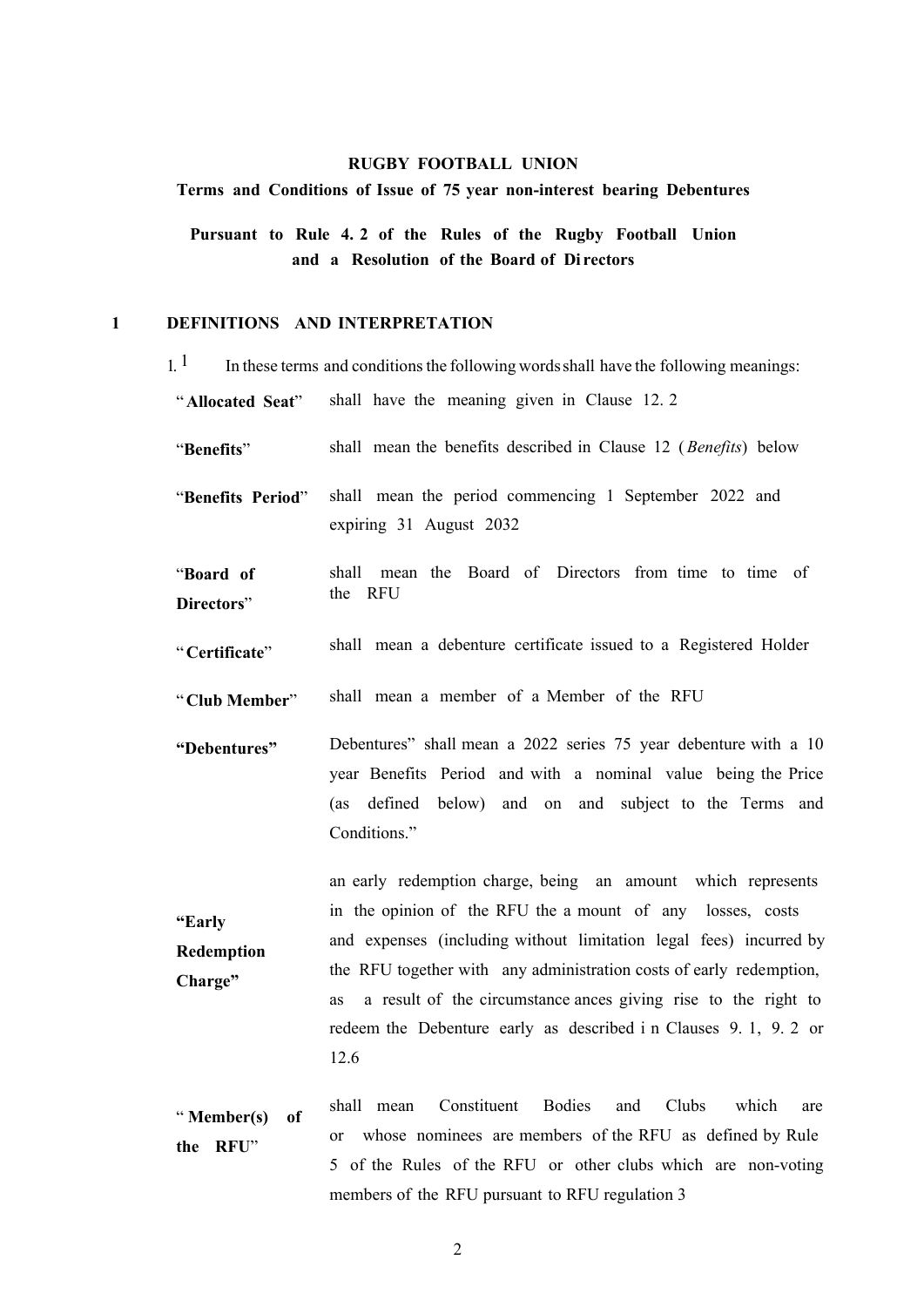- **"Person"** includes an individual, firm, body corporate, association or partnership
- shall mean the value of a Debenture as agreed between the RFU and the registered holder as part of the sales process "**Price**"
- shall mean actual receipt by t he RFU of a valid RFU Application Form in accordance with the terms of the RFU Application Form and the Terms and Conditions (including Appendices A and B) and which is subsequently accepted by the RFU. In the event of any dispute as to the date of receipt of a RFU Application Form, the decision of the RFU shall be final and binding "**Received**"
- shall mean the Register of the holders of Debentures maintained by the RFUpu[rsu](#page-4-0)ant to Clause 7 (*Register of Holders*) below "**Register**"

shall mean the person specified in the Register as the holder of the Debenture and shall include the legal personal representative of a deceased Registered Holder "**Registered Holder**"

- shall mean the Rugby Football Uni on "**RFU**"
- shall mean a rugby union match which is (a) played at Twickenham, and (b) organised and controlled by the RFU. By way of example and without limitation, the following are not organised or controlled by the RFU and shall not be RFU Matches: matches forming part of a rugby world cup ( whether men's or women's, 15-a-side or 7-a-side) or other events controlled by World Rugby (for merly the International Rugby Board) or Rugby World Cup Limited (or member of the group of entities of the same) or any successor body to the same, matches taking place in tournaments organised by Premier Rugby Limited, European Professional Club Rugby or any successor body to either. "**RFU Match**"

| "Rules"or "Rules of<br>the RFU" | shall mean the Rules of the RFU in force from time to time |
|---------------------------------|------------------------------------------------------------|
| "Term"                          | shall mean the period commencing 1 September 2022 and      |
|                                 | ending 31 August 2097                                      |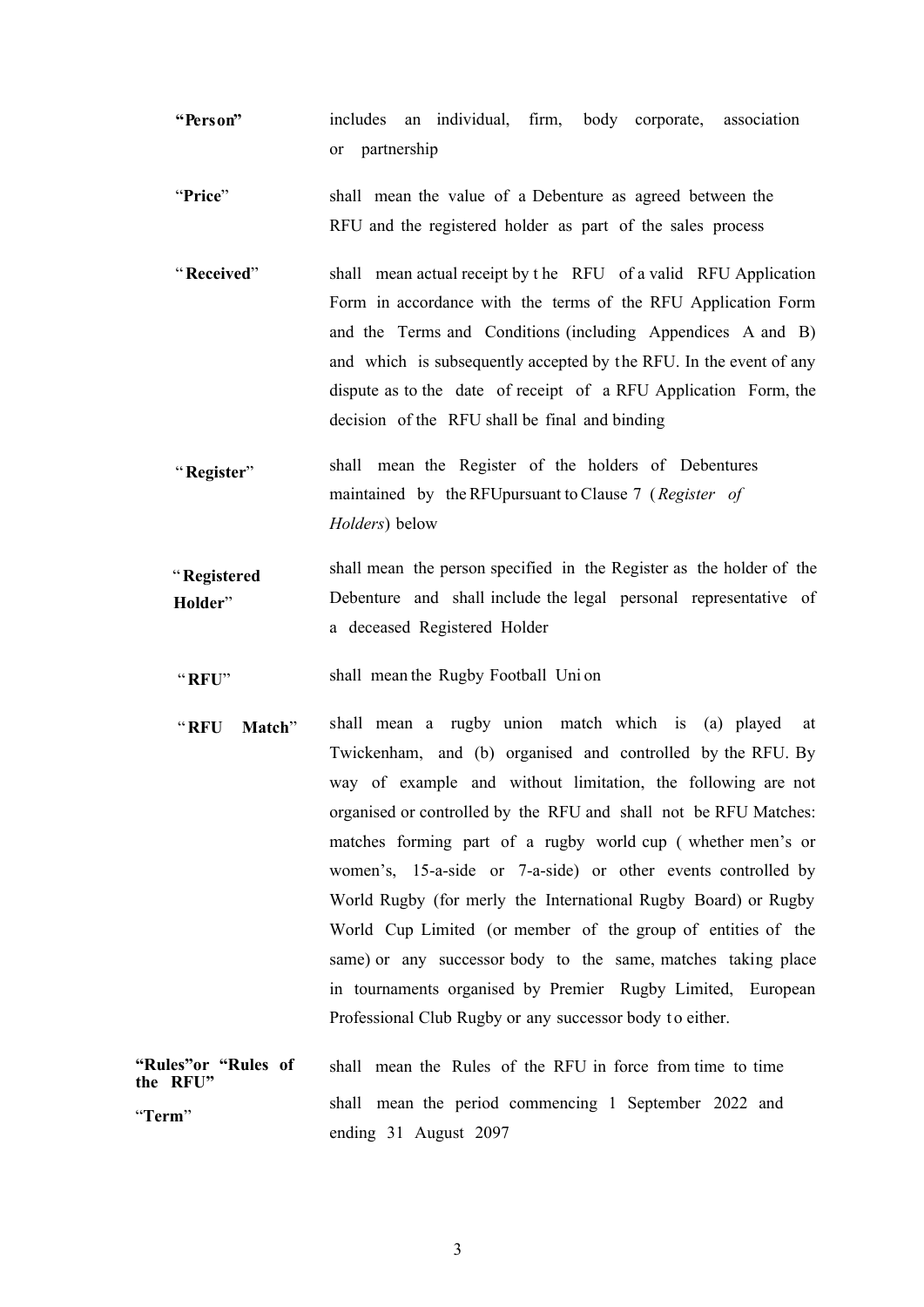**"Terms and Conditions"**  shall mean these terms and conditions

"**Ticket Conditions"**  shall mean such conditions of issue and/ or use of tickets for Twickenham as the RFU may from time to time stipulate

**"Twickenham"**  shall mean t he RFU's Twickenham stadium and ground

- 1. 2 References to Rules of the RFU and regulations of the RFU are references to that Rule or regulation as a mended, consolidated, replaced and/ or re-enacted from time to time.
- 1. 3 The Appendix shall for m part of these Terms and Conditions.
- 1. 4 References to a Clause are reference to Clauses of these Terms and Conditions. References to a paragraph are references to a paragraph of the Appendix to these Terms and Conditions.

# <span id="page-3-0"></span>**2 ISSUE AND CLASS DESCRIPTION**

- 2. 1 All Debentures issued will be subject to these Terms and Conditions, to which each Registered Holder of Debentures shall be subject to and bound by.
- 2. 2 The Debentures comprised in this issue are non-interest bearing and each debenture is effective from 1 September 2022 and subject to Clause 10 (*repayment*) below is repayable at par on 31 August 2097.
- 2. 3 In the event that a Debenture is issued at a discount to the Price, including without limitation in relation to any early registration discount, the nominal value of that Debenture shall be the a mount received by the RFU for such Debenture.

# **3 SECURITY**

The Debentures are unsecured. Registered Holders will not be entitled to any charge over or interest in any property or funds of the RFU but are solely entitled to the Benefits specified or referred to here in. Their right to the repayment of the nominal value of the Debenture at the end of the Term will be enforceable only against the property and funds of the RFU as unsecured creditors and not against any Member or Official of the RFU personally.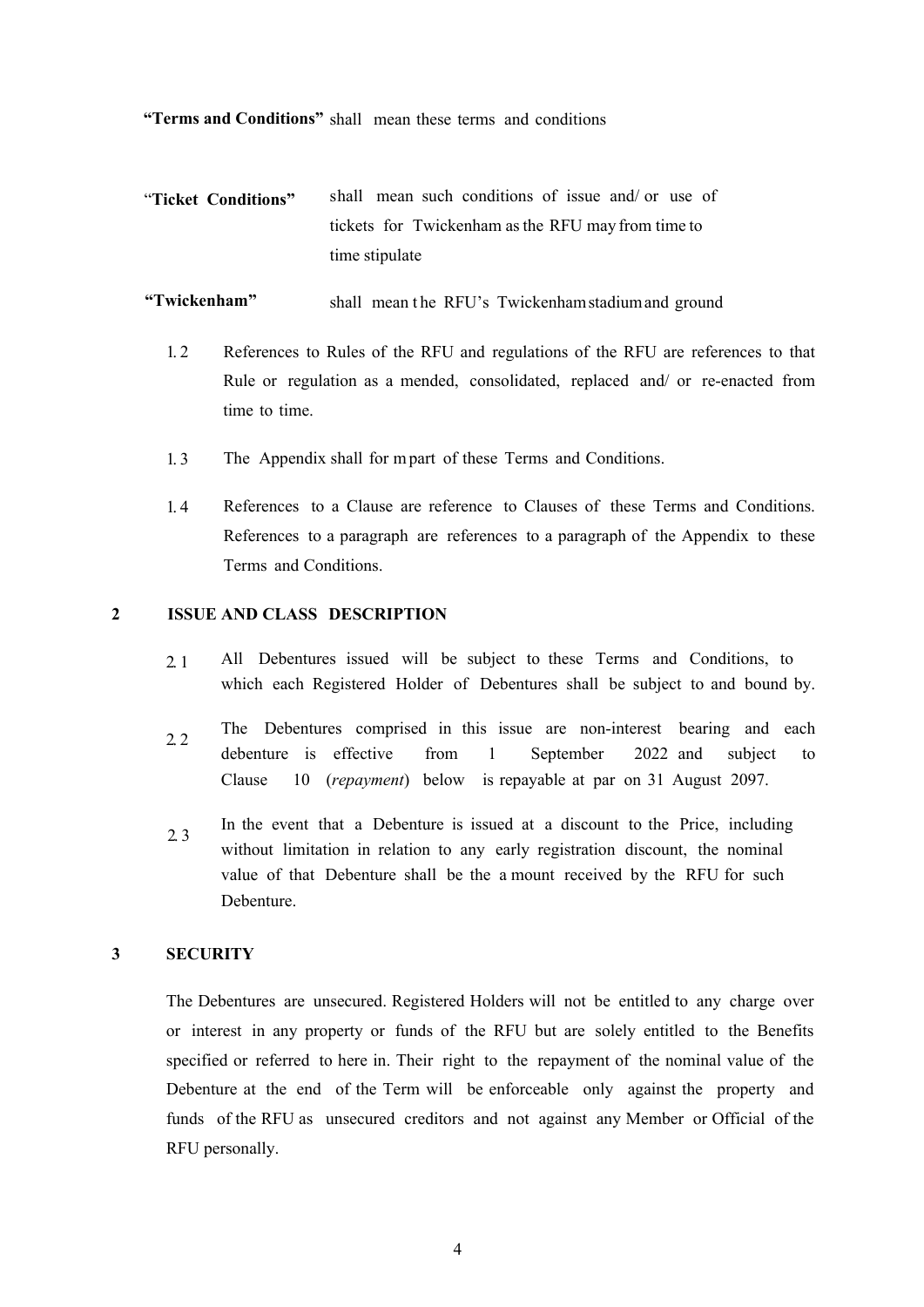#### **4 RANKING**

The Debentures comprised in this issue shall rank pari passu with regard to voting and repayment and without any priority as between one another.

#### **5 ALLOCATION QUALIFICATIONS**

- 5. 1 Applicants for Debentures shall confirm that they have read and accept the provisions of these Terms and Conditions, including without li[mitat](#page-6-0)ion Clause 9 ( *Redemption*). The RFU reserves the right in its absolute discretion to determine whether an applicant for Debentures is an individual applying for the same personally within the provisions of this clause.
- 5. 2 The allocation of each Debenture is conditional upon the Registered Holder being at the date of such allocation and at all times during the Benefits Period a Member of the RFU or a Club Member.

# **6 APPLICATI ONS FOR AND ALLOCATION OF DEBENTURES**

6. 1 Applications for Debentures must be made in accordance with the application procedure set out in the Appendix.

6. 2 The allocation of Debentures will be made by the RFU to successful applicants in accordance with the allocation procedure set out in the Appendix.

<span id="page-4-0"></span>**7**

# **REGISTER OF HOLDERS**

7. 1 The RFU shall maintain a register of holders of the Debentures comprised in this issue containing the names and addresses of the Registered Holders and particulars of the Debentures held by them qualifies for holding a Debenture by virtue of being a Club Member, the Member of the RFU that the Registered Holder is a member of.

- 7. 2 Each Debenture shall be registered in the name of one person.
- 7. 3 Following issue of the allocation letter and on payment of the Price strictly in accordance with these terms and conditions the RFU shall enter the name of the applicant in the Register and shall issue a Certificate in respect of the Debenture(s) so allocated to the Registered Holder.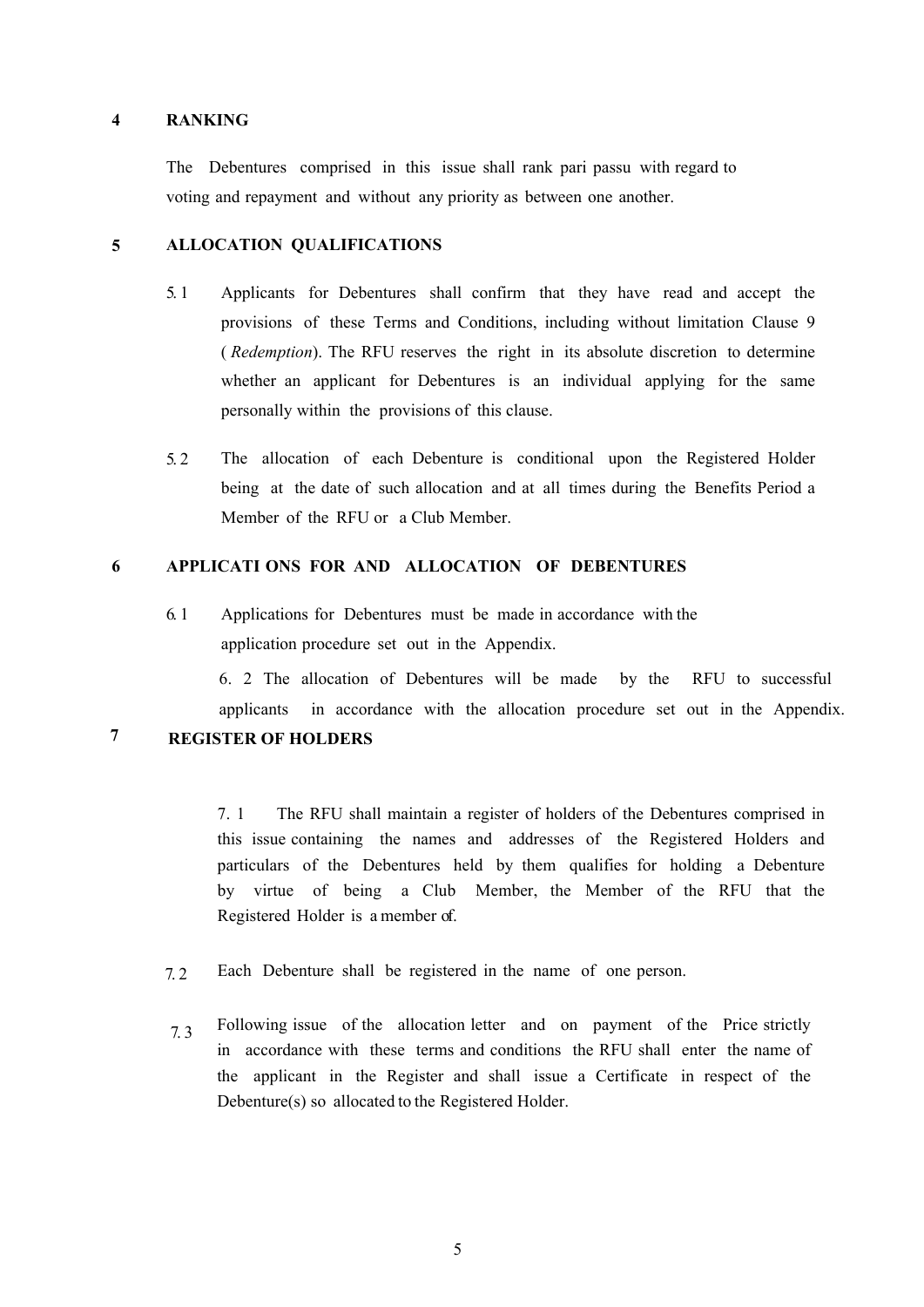- 7. 4 Any change of name or address on the part of any Registered Holder shall forthwith be notified to the RFU, together with such documentary evidence as the RFU may require. The RFU will update the Register following receipt of such information.
- 7. 5 The RFU will treat the Registered Holder as the absolute owner of the Debenture and subject to [Clause](#page-5-0) 7. 6 shall not be bound to take notice of or see to the execution of any trust whet her express implied or constructive to which the Debenture may be subject and the receipt of the Registered Holder shall be a good discharge to the RFU not withstanding any notice it may have whether express or other wise of the right title interest or claim of any other person to or in the Debenture.
- <span id="page-5-0"></span>7. 6 The personal representatives of a deceased Registered Holder shall (subject to production to the RFU of the grant of probate or representation for the estate of the Registered Holder) alone be recognised by the RFU in place of the Registered Holder until such ti me as the RFU is satisfied that the Debenture has duly passed under the Registered Holder's Estate.

# **8 TRANSFER OF DEBENTURES**

- 8. 1 Debentures shall only be issued to, and held by and (at the discretion of the RFU) transferred to Registered Holders who are Members of the RFU or Club Members and may only be transferred in accordance wit h the following terms:
- (a) The Registered Holder shall complete and deliver to the RFU a transfer form (in the form prescribed by the RFU from time to time) including the details of the Registered Holder or Club Member to whom the Debenture is to be transferred, accompanied by the Certificate, together with such evidence as the RFU may reasonably require to evidence title to the Debenture, the fact that the transferee is a Member of the RFU or a Club Member and that the Debenture is not being transferred to an intermediary or other person who is acting as a broker or dealer in Debentures. 8.2
	- (b) The RFU shall have the right in its sole discretion to approve or not approve the transfer. If the transfer is approved the RFU will countersign the transfer form, cancel the old Certificate and issue a new Certificate to the transferee. If the transfer is not approved the RFU will return the Certificate to the Registered Holder submitting the same.

6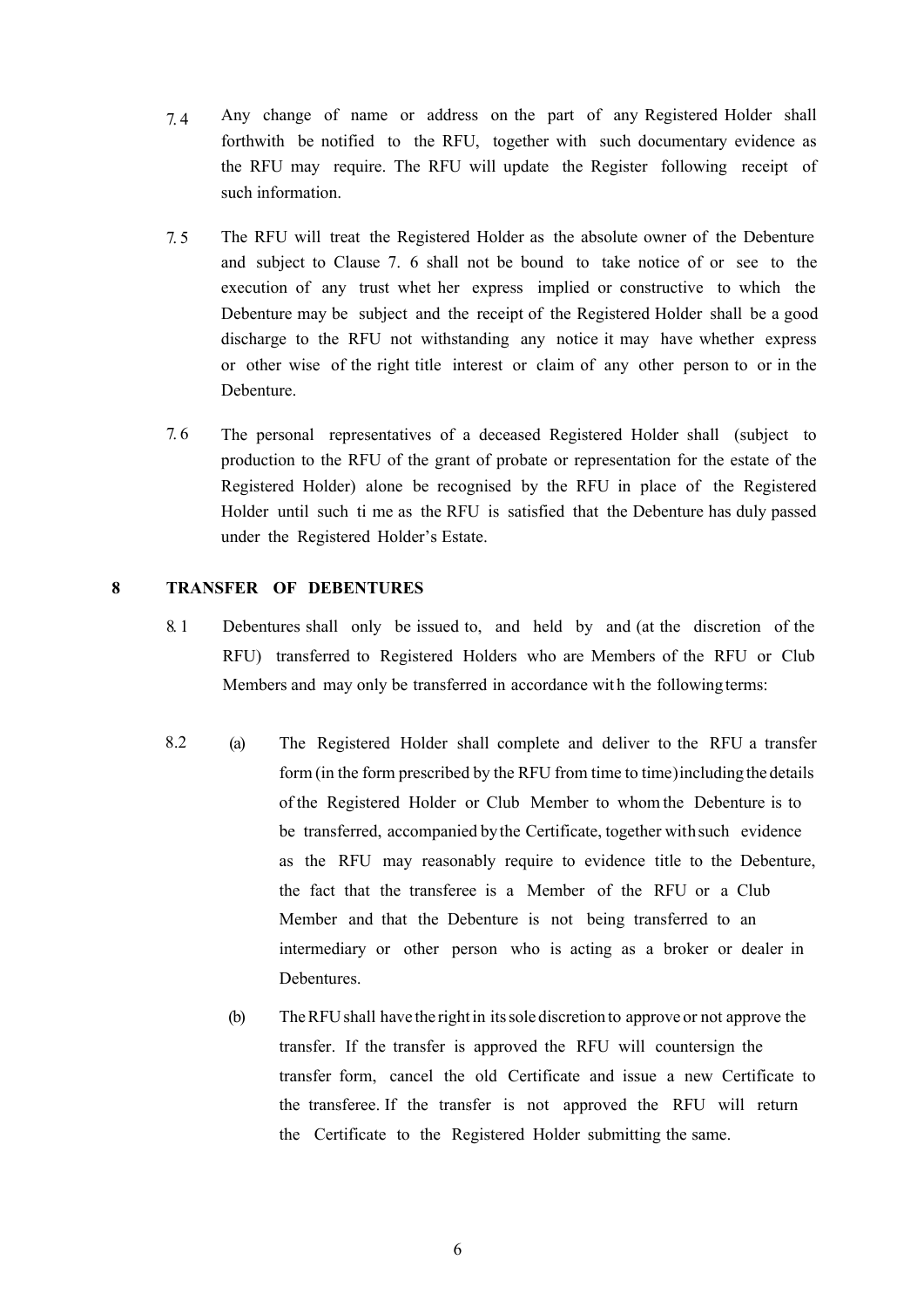transfer, charge, mortgage or other wise dispose of or grant any interest or encumbrance over any Debenture or part of any Debenture.

#### <span id="page-6-0"></span>**9 REDEMPTION**

9.1 If the Registered Holder shall at any time during the Term go into liquidation, have a receiver (whether administrative, Law of Property Act 1925 or otherwise) appointed or an administration order made in respect of it or, being an individual, shall become or be adjudicated bankrupt or have a receiver as aforesaid appointed in respect of his property the RFU may in its absolute discretion forthwith redeem such Debenture by repayment to the Registered Holder of the nominal value thereof less any Early Redemption Charge and the Benefits attached to such Debenture shall cease forthwith

- (i) as determined by the RFU, the Benefits are abused (which expression shall include but not be limited to the use of Debentures or tickets for financial gain); or
	- (ii) seats allocated to the Registered Holder are occupied by persons of whose conduct the RFU has complained to the Registered Holder; or
	- (iii) there is a breach of the Ticket Conditions (including without limitation regarding sale, transfer or advertisement for sale or transfer of tickets) and/ or of the Terms and Conditions (including but not limited to a failure to make the payment of all or any instalment of the Price),

the RFU reserves the right in its absolute discretion

- (a) to make or withhold allocation of Debentures; and
- (b) to withhold the issue of tickets for one or more matches; or
- (c) in cases of gross abuse of the Benefits or persistent breach of the Ticket Conditions and/ or the Terms and Conditions fortwith to withhold the Benefits for such period as the RFU may in its sole discretion deter mine and/ or at the RFU's option redeem a Debenture by repayment to the Registered Holder of the nominal value there of less any Early Redemption Charge and the Benefits attached t o such Debenture shall cease forthwith.

9.2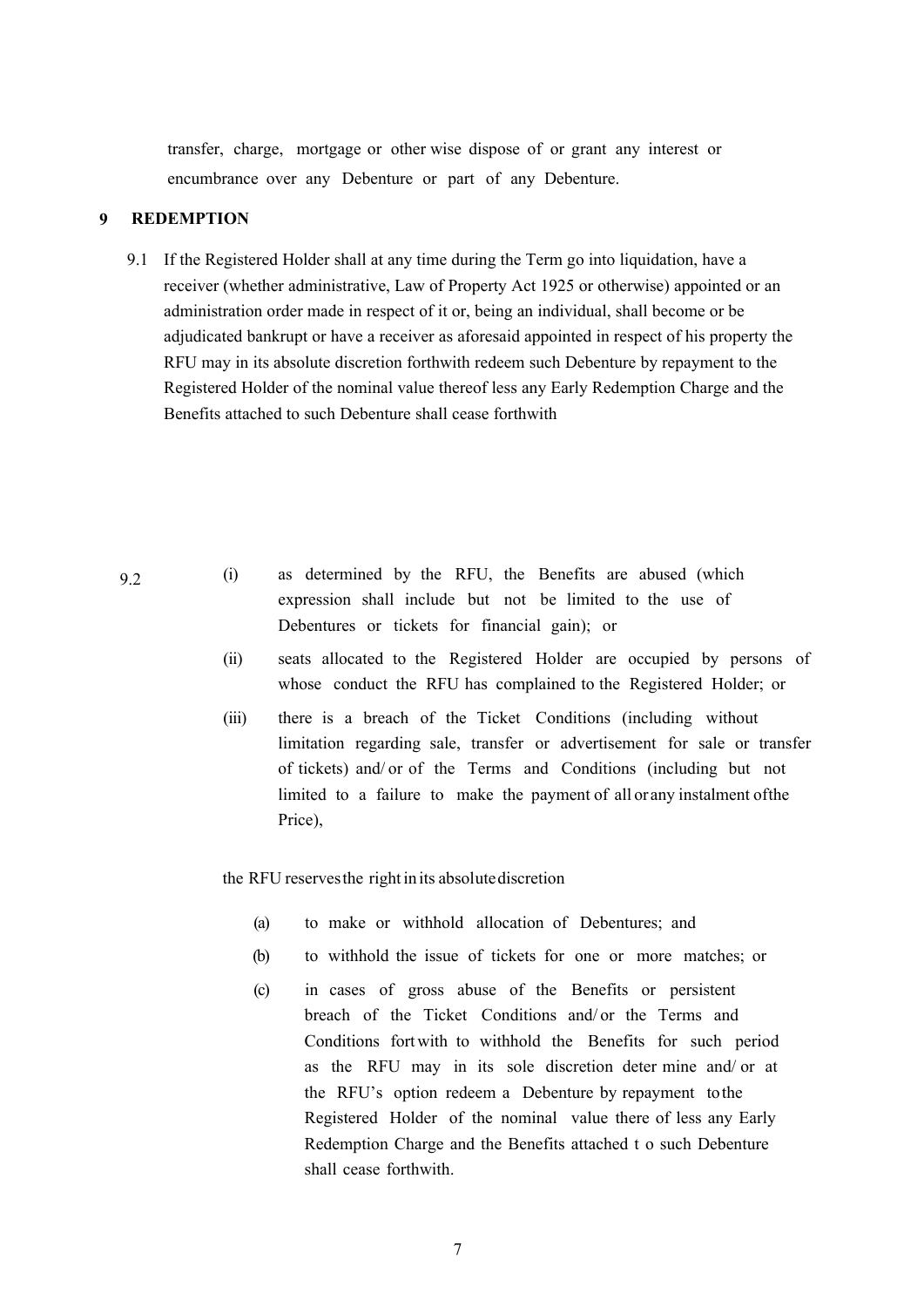# **10 REPAYMENT**

The Debentures comprised in this issue shall become immediately repayable:

- on such date or dates as the RFU may in its absolute discretion prescribe and notify to the relevant Registered Holder in writing, or 10. 1
- on an effective resolution being passed by the Members of the RFU t o discontinue its activities or to wind-up its affairs. 10. 2

#### **11 REPLACEMENT CERTIFICATES**

If a Certificate is worn out defaced or lost it may be renewed on payment of such reasonable a mount and on such terms as to identity, indemnity and expense incurred by the RFU in investigating title as the RFU thinks fit and in the case of the replacement of a Certificate which is worn out or defaced, subject to the surrender to the RFU of the original before the issue of the replacement.

#### <span id="page-7-0"></span>**12 BENEFITS**

12 .1 The Registered Holder of a Debenture shall have

12.1. 1 the benefit to purchase one seat ticket for each Debenture Held; and

12. 1. 2 in the case of Registered Holders who purchased 75 year debentures (2005 series) upon their release, and such debentures carried an entitlement to car parking, the benefit to purchase one car park ticket provided that the Registered Holder purchases at least the same number of Debentures as the number of 75 year debentures (2005 series) he purchased upon their release, in each case on payment of the price and upon the Ticket Conditions and all other terms and conditions from time to time applicable, for each RFU Match which takes place during the Benefits Period; and

12. 1. 3 such other benefits as the RFU may from time to time specifically prescribe.

12. 2 At the start of the Benefits Period, the RFU will offer the Registered Holder a specific seat for which he may purchase tickets for RFU Matches under the terms of this Debenture (the"Allocated Seat"). The RFU may change a Registered Holder's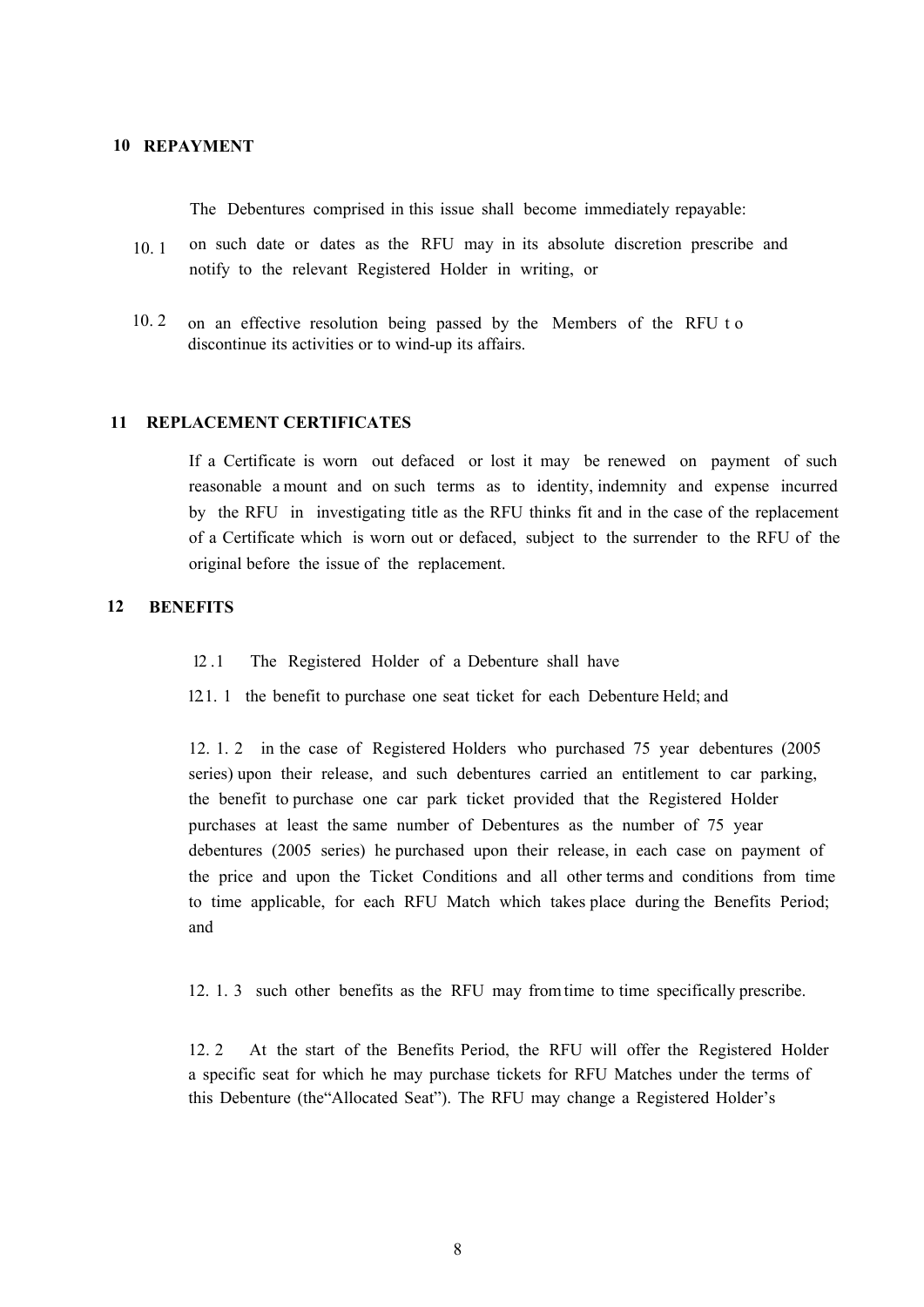Allocated Seat for one or more RFU Matches at its discretion (including, without limitation, if the section in which an Allocated Seat is situated is not opened for an RFU Match, if the seating plan for Twickenham is reconfigured, or for other operational reasons). For events other than RFU Matches where the Registered Holder may purchase a ticket, whet her a Registered Holder is offered the opportunity to purchase a ticket for his Allocated Seat or another seat shall be at the discretion of the event owner. The RFU does not make or give and no employee or official of t he RFU has any authority to make or give any representation, condition, warranty or undertaking that an Allocated Seat will be available for the entire Benefits Period.

12. 3 The RFU does not make or give and no employee or official of the RFU has any authority make or give any representation, condition, warranty or undertaking regarding the number or frequency of RFU Matches or any other events comprised in the Benefits at Twickenham during the Benefits Period and any such representation, condition, warranty or undertaking is hereby excluded. For the avoidance of doubt, nothing in this Debenture gives any right to obtain or apply for tickets for any rugby union match or other event held at Twickenham which is not an RFU Match, or events held ot her than at Twickenham.

12.4 The Registered Holder shall:

12.4. 1 on request by the RFU forthwith establish with the Registered Holder's bankers a direct debit mandate in favour of the RFU and shall not during the Benefits Period without the prior consent in writing of the RFU discontinue such direct debit mandate; and

12.4.2 on payment of the price ruling for the time being by direct debit, be entitled to the Benefits during the Benefits Period provided that if application in full compliance with the Ticket Conditions and payment for tickets forming part of the Benefits have not been received by the RFU on or before the date specified by the RFU from time to time relating to the Rugby Football Season in respect of which the application is made the RFU may offer the said ticket/s for sale in accordance with the Rules of the RFU.

12. 5 If upon expiry of the Benefits Period the RFU deter mines to make a further issue of Debentures whet her in whole or in part providing ticket benefits comparable to the Benefits the RFU will afford to Registered Holders a priority right to apply for the same upon the terms and conditions then prescribed by the RFU.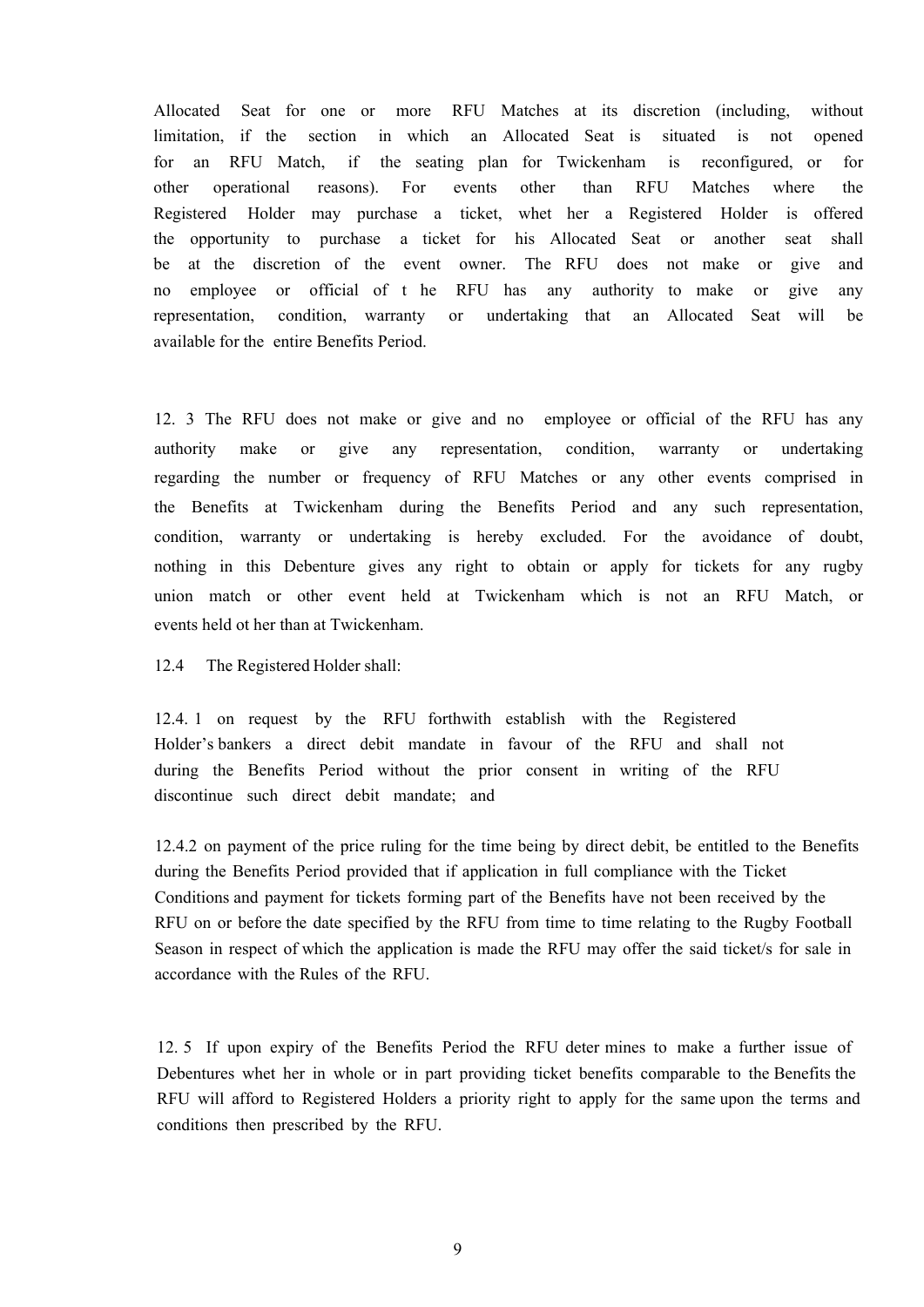12. 6 If at any time durig the Benefits Period the Registered Holder fails when requested by the RFU so to do to give confirmation that the Registered Holder is a Member of the RFU or a Club Member the RFU may in its absolute discretion withhold the issue of tickets until such confirmation is forthcoming or forthwith redeem such Debenture by repayment to the Registered Holder of the nominal value thereof less any Early Redemption Charge and the Benefits attached to such Debenture shall cease forthwith.

### **13 FORCE MAJEURE**

13. 1 In these Terms and Conditions, "force majeure" shall mean any cause preventing the RFU from performing any or all of its obligations which arises from or is attributable to acts, events, omissions or accidents beyond the reasonable control of the RFU including without limitation strikes, lock-outs or other industrial disputes ( whether involving the workforce of the RFU or of any other party), act of God, war, riot, civil commotion, malicious damage, compliance wit h any law, order, rule, regulation direction or recommendation of government, court or any competent authority ( which shall include, without limitation, any or all of World Rugby, the Six Nations Committee, Transport for London, Strategic Rail Authority, South West Trains and local authorities or any of their successor bodies), accident, breakdown of plant or machinery, fire, flood, or storm or default of suppliers or sub-contractors.

13. 2 If the RFU is prevented or delayed i n the performance of any of its obligations under these Terms and Conditions by force majeure, it shall have no liability in respect of the performance of such of its obligations as are prevented by the force majeure events during the continuation of such events, and for such time after they cease as the RFU shall in its sole discretion consider necessary.

### **14 VARIATION OF CONDITIONS**

14. 1 Any of the rights conferred on t he Registered Holders may at any time be varied or abrogated by the RFU with the consent in writing of 75 % in value of each of the subdivided classes of the Debentures in this issue for the time being outstanding and any variation so made shall be binding on all the Registered Holders each of who m shall on the request of the RFU surrender his Certificate(s) to the RFU in order that the RFU may endorse a memorandum on it or them.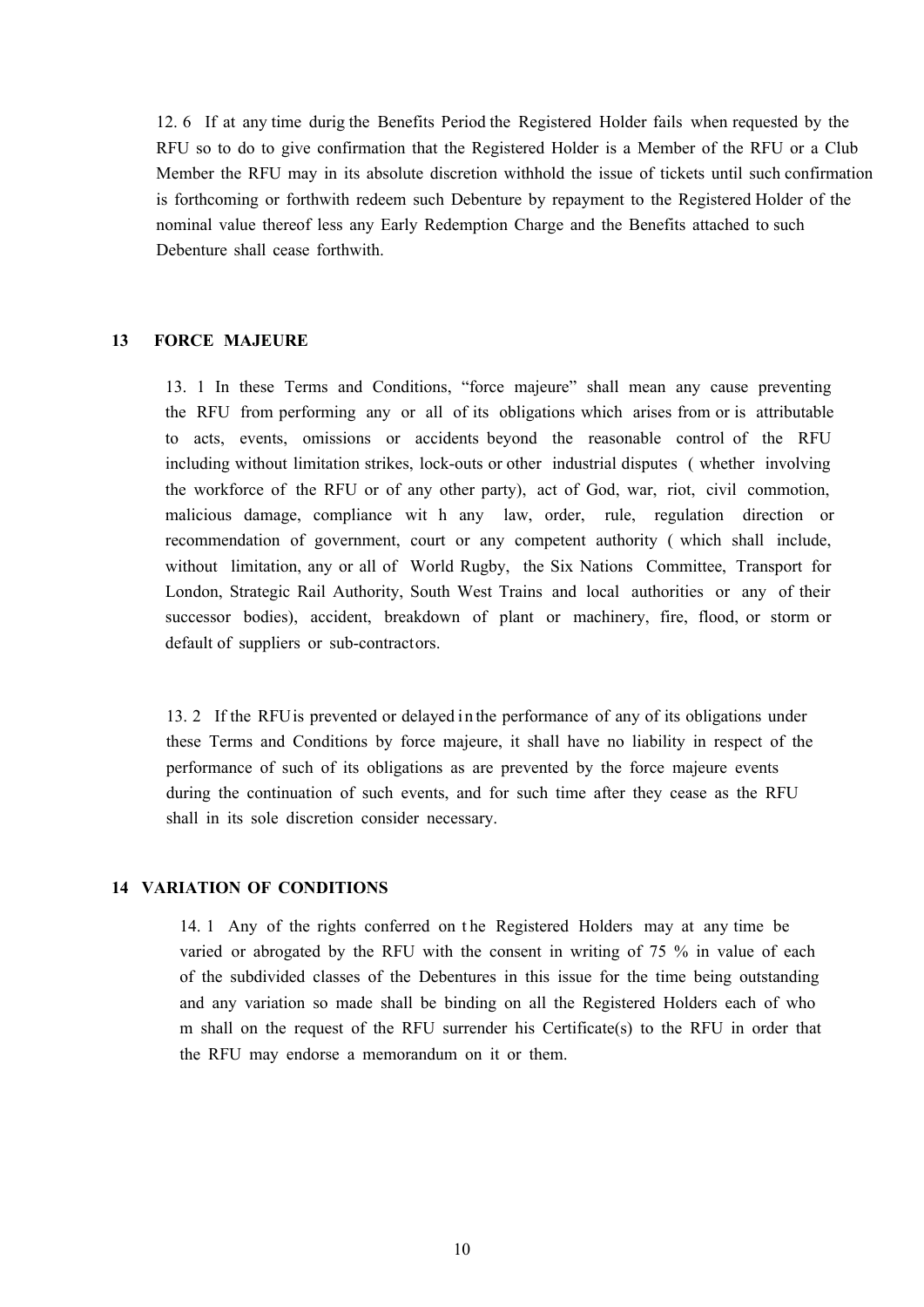14. 2 These Terms and Conditions may be varied by a resolution of the Board of Directors where such change is necessary or desirable in order to comply with any applicable legal or regulatory requirement.

# **15 NOTICES**

A notice sent through the post in a prepaid letter addressed to the Registered Holder at the address of such Registered Holder contained in the Register from time to time shall be deemed due service of such notice on such Registered Holder and shall be deemed to have been served three days after the same is posted.

# **16 GOVERNING LAW**

The Debentures are subject to and shall be construed in accordance wit h the laws of England and the parties submit to the exclusive jurisdiction of the English Courts.

## **17 GENERAL**

17. 1 A person who is not an applicant for a Debenture or a Registered Holder may not enforce any of the terms of this Debenture offer or the rights conferred by any Debenture and each applicant and Registered Owner agrees that the Contracts ( Rights of Third Parties) Act 1999 shall not apply to this Debenture offer and/ or the Debentures.

17. 2 These Terms and Conditions, together with any application form contain the entire agreement and understanding of the parties, and supersedes any previous agreement or understanding ( whet her oral or written) between the parties, in relation to the subject- matter of these Terms and Conditions.

17. 3 Each party acknowledges that, in entering in to these Terms and Conditions, it is not relying on any warranty, representation or other assurance except as expressly set out in these Terms and Conditions, provided t hat this shall not limit or exclude any liability for fraud.

17. 4 Each party agrees that it shall have no claim for innocent or negligent misrepresentation or negligent misstatement based on any statement in these Terms and Conditions.